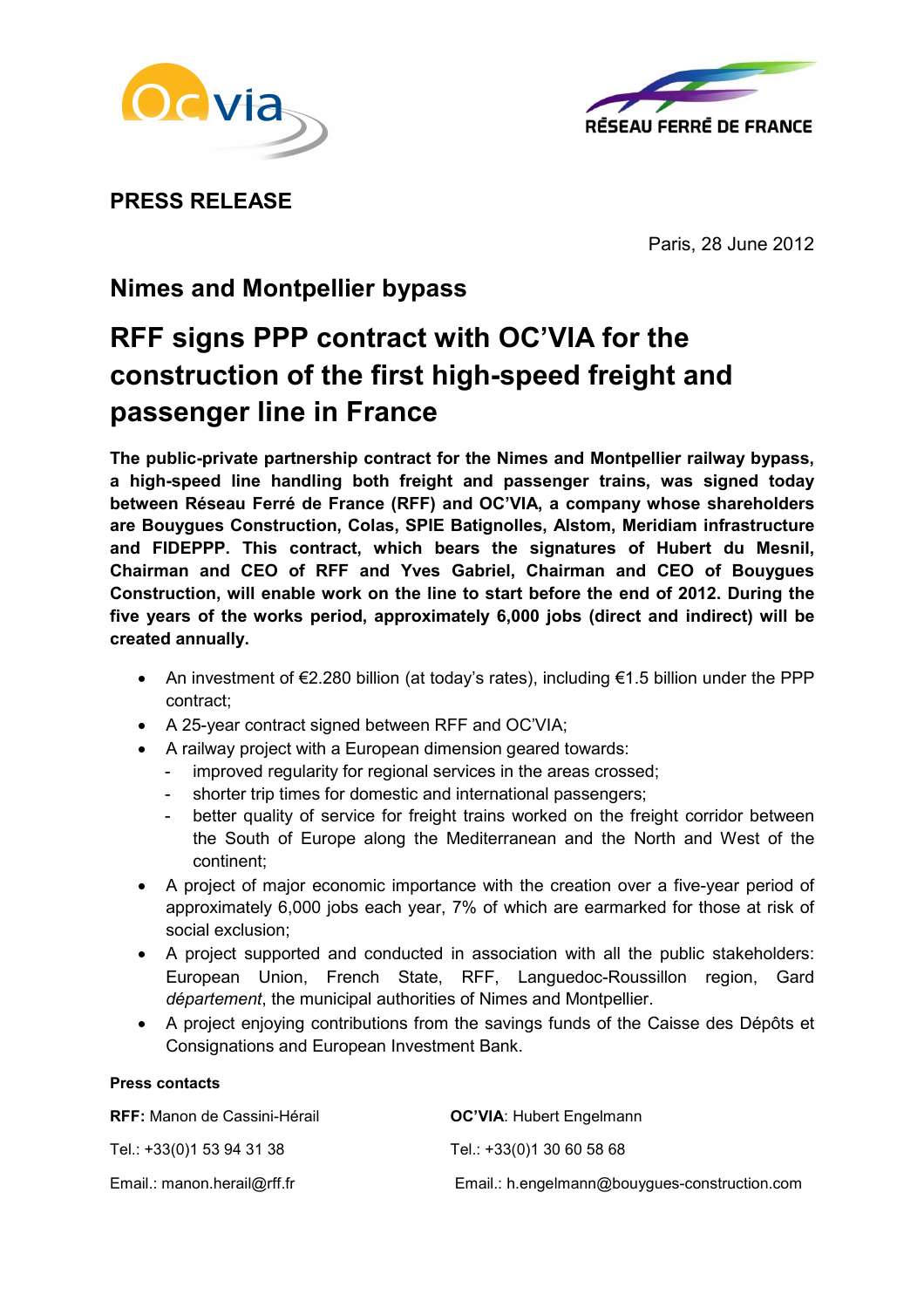### The Nimes and Montpellier bypass: an innovative concept for a new high-speed line

The bypass will comprise 80 km of new line, 60 km of which will be high-speed line between Manduel (to the East of Nimes) and Lattes (to the West of Montpellier). The new line should substantially boost the quality and performance of rail services for freight trains, in particular those in transit to and from Spain but also to Italy and northern Europe and high-speed passenger trains, by offering greater accessibility nationwide and with major urban centres in the Languedoc-Roussillon region, while fostering the development of regional trains.

As the extension to the existing Paris-Lyon and Mediterranean high-speed lines towards Spain, the bypass will be a further link in the construction of a railway Europe.

Key figures for the line:

- 80 km of new line, comprising 60 km of high-speed line between Manduel (to the East of Nimes) and Lattes (to the West of Montpellier), and 20 km of lines connecting up with the conventional network (10 km along the right bank of the Rhone and 10 km of line to Jonquières, Lattes and Manduel);
- Two new stations: for Montpellier in the Odysséum district and for Nimes at Manduel-Redessan;
- A region, a *département* and two conurbations concerned by the project;
- Some 145 engineering structures, including 7 viaducts;
- Speed of high-speed or equivalent trains: 300 km/h (ultimately); 220 km/h on commissioning, with Montpellier-Paris in less than 3 hours;
- Freight train speeds: from 100 to 120 km/h;
- Capacity released for an extra 30% of regional (TER) trains on the existing conventional line.

Timelines:

- Detailed studies / procedures: July 2012 to October 2013
- Preparatory work: end 2012
- Major earthworks: end 2013
- Start of installation of railway equipment: end 2015
- Works completion: 2017

#### Compliance with the funding plan

Under the contract, the private partner, OC'VIA, is responsible for funding, designing, building and maintaining the line over a period of 25 years. In return, it will receive public contributions from the local/regional authorities and RFF throughout the construction phase. Subsequently, when the line becomes operational, it will receive investment grants from the State and maintenance and renewal allowances from RFF.

During the construction phase, no less than 11 commercial banks (Bayer LB, BBVA, BTMU, DZ, KFW, HSBC, MIZUHO, NATIXIS, SMBC, SOCIETE GENERALE, UNICREDIT) will be putting up nearly €1 billion to enable OC'VIA to fund the project.

The savings funds managed by the Caisse des Dépôts and the European Investment Bank (EIB) are to handle long-term refinancing operations for the PPP contract holder, backed by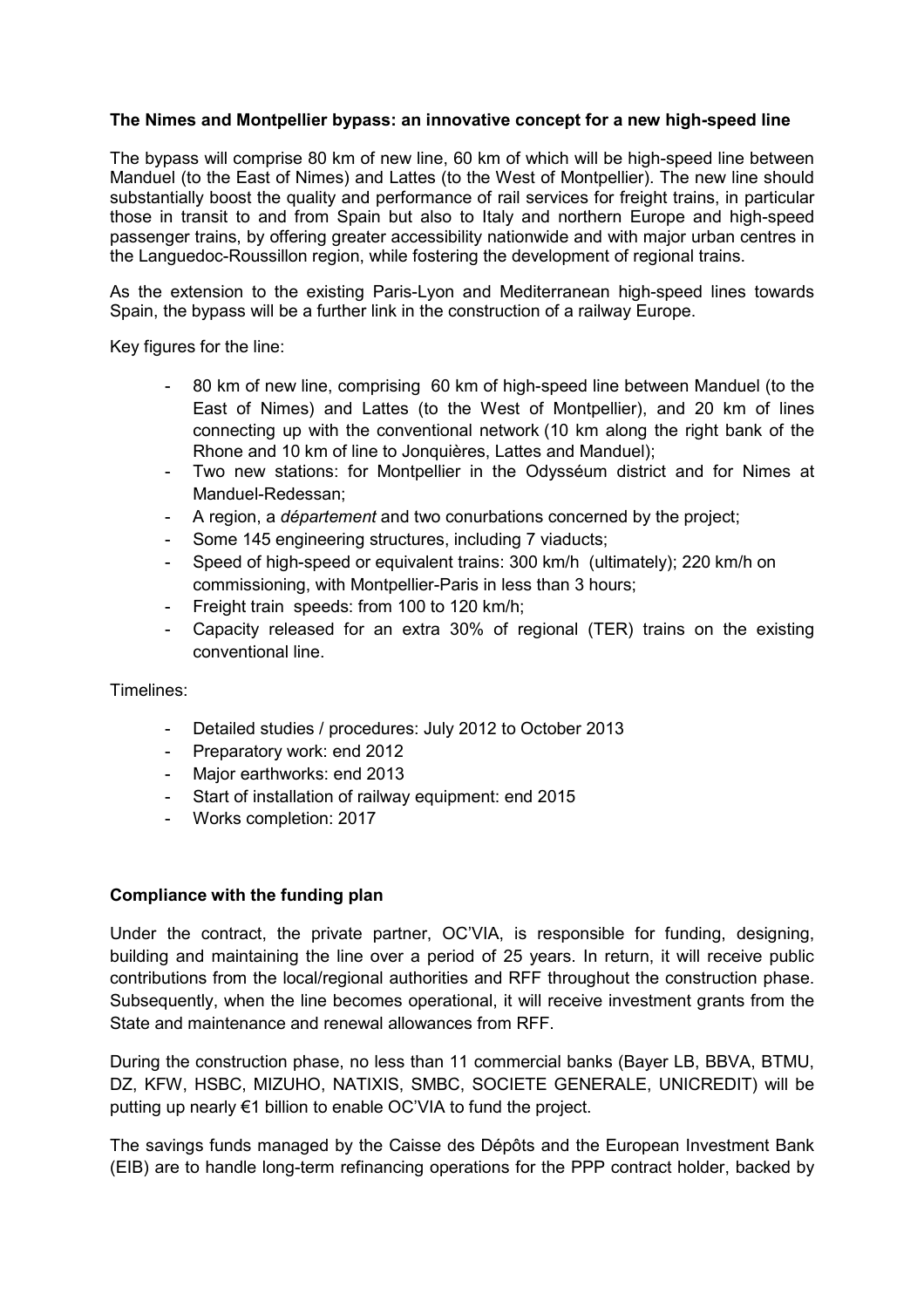RFF guarantee during the operating period. This part of the funding, which represents 80% of total debt during this period, has been underwritten for  $\epsilon$ 521 million by the Caisse des Dépôts and €307 million by the EIB.

At a time of limited long-term borrowings on the market, the involvement of these two public institutions in the Nimes and Montpellier bypass project enables a perfect balance to be found between a suitably long PPP contract and loan maturity periods and optimisation of project funding costs by affording access to their preferential interest rates.

The State, the Languedoc-Roussillon Regional Council, the Gard département, and the municipal authorities of Nimes and Montpellier signed the funding agreements for this project on 25 April 2012:

- European Union and French State: 52 %
- Local/regional authorities: 28%, comprising
	- o Languedoc Roussillon Regional Council: 20%,
	- $\circ$  Montpellier municipal authorities: 4%.
	- o Gard General Council: 2%
	- o Nimes municipal authorities: 2%
- RFF: 20%

For Hubert du Mesnil, Chairman and CEO of RFF: "This project is exemplary in that it will bring real progress for local transport, long-distance national and European travel and freight traffic. Through its impact on employment and the clauses on jobs for the socially excluded, the contract is a remarkable illustration of the joint commitment of its signatories."

Yves Gabriel, Chairman and Chief Executive Officer of Bouygues Construction, said: "The signature of this contract marks the start of an ambitious project which will enable the partners of OC'VIA to create thousands of direct and indirect jobs, helping inject vitality into the economic fabric of the region."